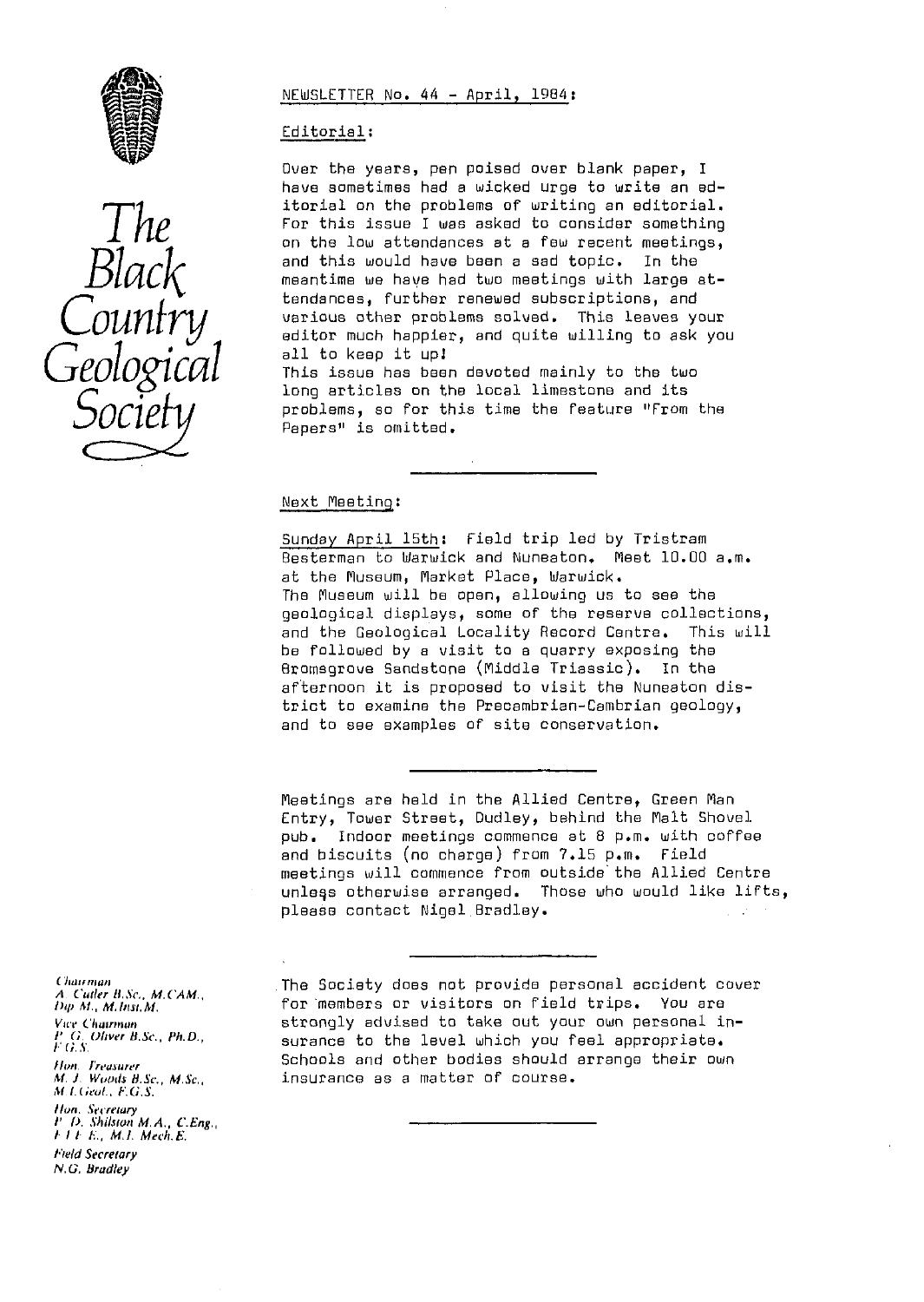### $-2-$

# Programme for 1984:

May 14th: Lecture by Dr. R. Ixer of Aston University. "The Origin of some British Mineral Deposits; Recent Thoughts."

Monday June 4th: Evening field trip to the Eastern Boundary Fault, Walsall. Leader Peter Whitehead. feet 7 p.m. at Three Crowns pub, Sutton Rd., Walsall.

Monday 25th June: Evening field trip to the Lickey Hills. Leader Paul Shilston. Meet in car park, Lickey Hills Municipal Golf Course, old Birmingham Road. 7 p.m. Grid Ref. 996759.

Sunday July 1st: Field trip to Charnwood Forest. Leader John Armitage.

Monday 23rd July: Informal meeting to classify rocks and fossils.

Monday September 17th: Informal meeting.

Sunday September 23rd: Joint field trip to Ludlow and Leintwardine, with the Shropshire Geological Society. Leader Professot W. Dean,

Monday October 15th: Lecture by Dr. Ian Fairchild of Birmingham University. "The Balmy Shores and Icy Wastes of the Late Precambrian."

Monday November 12th: Informal meeting and talk on borehole drilling by Maitland Woods.

Saturday November 17th: (Note CHANGE OF DATE). The BCGS borehole will be sunk. At lunchtime there will be a social with buffet at the Park Inn, Woodsetton.

Monday December 3rd: Lecture by Professor A. Hallam of Birmingham University. "Mass Extinctions in the Fossil Record."

January 23rd 1984: Black Country Limestone Mines." Lecture by Adrian Collings.

The limestone mines are a relic of the industrial revolution, and still cause problems due to subsidence. Following a particularly large event in Wednesbury in 1978, a major study was carried out to establish the extent of the problem and offer some solutions. Some of the geological and historical information gathered in this study were presented in the talk. The geological extent of the limestone strata were first considered. In the southern part of the South Staffordshire Coalfield, Productive Coal Measures unconformably overlie Silurian strata within which limestone horizons occur. The limestone strata, in descending stratigraphic order, are: a thin impure limestone towards the top of the Ludlow age strata, equivalent to the Aymestry Limestone of the Welsh Borderland; a thick limestone at the top of the Wenlock age strata, equivalent to the Wenlock Limestone of Wenlock Edge; and a thin limestone towards the base of Wenlock age strata, possibly equivalent to Woolhope Limestone and known locally as Barr Limestone. The Wenlock Limestone is by far the most important economically, and is divided into Upper and Lower Beds of pure workable limestone separated by impure nodular limestone. A map i1 lustrating the sub-Carboniferous *floor of* the coalfield was shown illustrating the gentle dip westward of the Silurian, and the subcrop of the Wenlock Limestone. A major NNW trending fault to the SW of Dudley was considered to be a Precambrian lineament which has moved repeatedly since then. The structures of the Dudley anticlines were then shown. These periclinal structures bring the Wenlock Limestone to the surface, and are largely responsible for the extensive limestone exploitation in the Dudley area. These structures are considered to be the result of lateral movement on the major NNW fault during late Carboniferous - Hercynian earth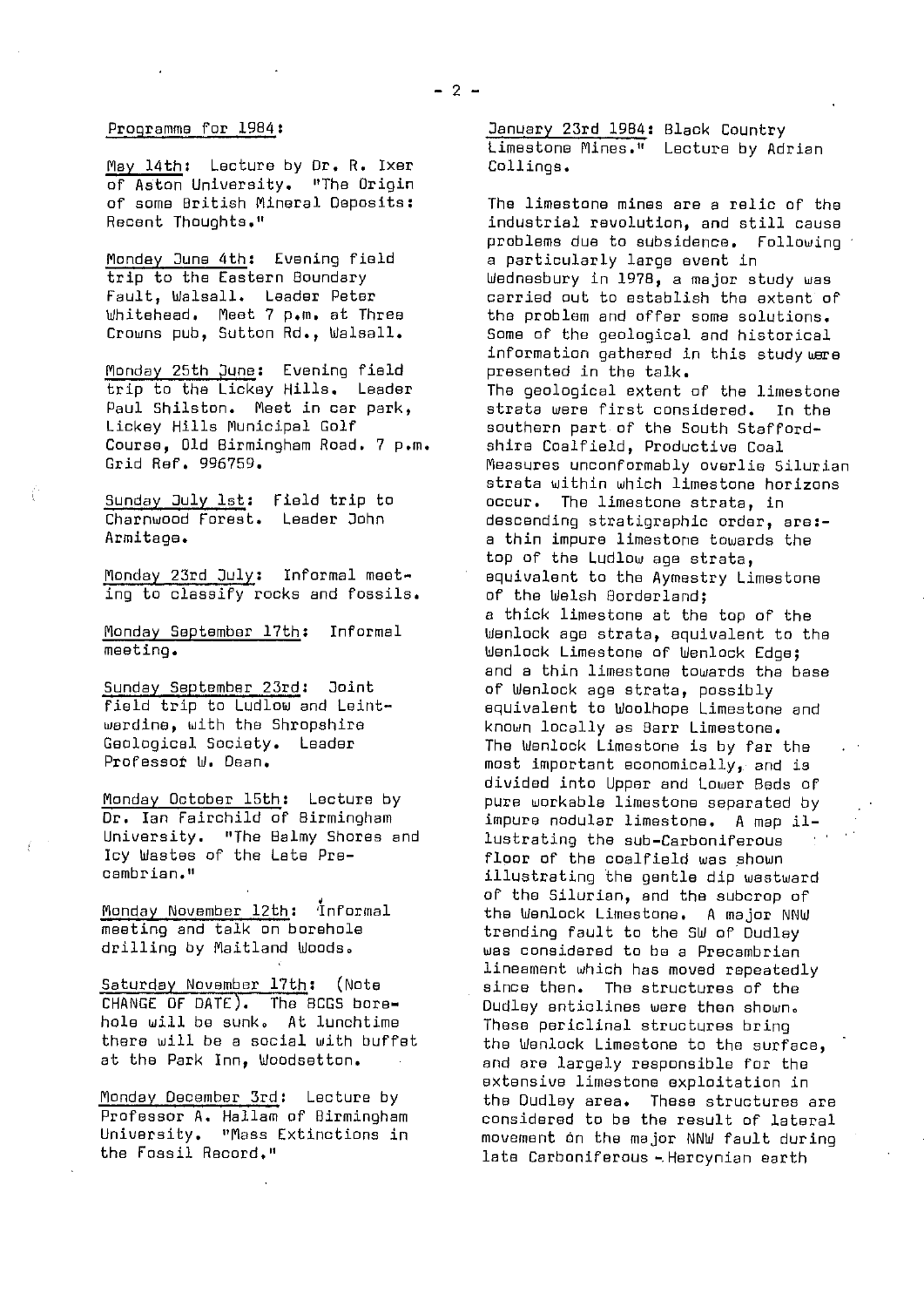movements, causing local folding of the Carboniferous and Silurian strata in the Dudley area, north east of the fault. The talk then moved to the historical development of the limestone industry, pointing out many uses of lime before and during the industrial revolution. Much historical information was brought together by the study of old mine plans, newspapers, maps and other documents. A graphic account of a collapse in Walsall in 1828 was read out. The existence of this mine was unsuspected since no plan had survived, and there was no legal responsibility on mine owners to deposit plans of abandoned mines before the Mines Act of 1873. A series of maps were shown of the development of the limestone industry at Daw End, Walsall, and at Dudley where canal transport was so important.

Finally the features of Wenlock Limestone as revealed by borehole investigations were considered, and the changes in lithology discussed. The pure Upper and Lower Limestone beds contain little ferruginous material, but the nodular beds between contain an appreciable amount. Thin clay partings due to volcanic ash occur. The Wenlock Limestone varies little in thickness from Dudley to Walsall, but shows significant changes in lithology. Evidence was given for shallowing of the sea at the top of the Wenlock Limestone unit, leading to local emergence and erosion of coral reefs in the Dudley area. The talk concluded with slides illustrating the dramatic character of the remaining accessible limestone caverns under Dudley.

Adrian Collings :

"Policy Considerations arising From a Recent Study of Limestone Workings in the West Midlands." A 2B-page A4 sized study by the Steering Group of the Black Country Limestone Study. The degradation of old limestone workings - note that they are not caves or caverns - is nothing new. Indeed it is many years ago that the limestone workings under Dudley Freightliner Depot were supported. It is over 20 yoars since the former County Borough of Dudley accepted the first tender for the infilling of workings under Birmingham Road, the Midland Red Garage and some 26 council houses adjacent. At that time there was no Government grant available, so the Midland Red, the Statutory Undertakers, the various Committees of the Council and the Dept. of Transport bore the cost. Consequently the problem of persuading these organisations that the work was necessary was that much harder. Indeed I believe that the contribution of 75% of the cost of infilling three of the tunnels under Birmingham Road by the Dept. of Transport was a 'first'. The cost of infilling Wrens Nest was borne mainly by the Housing Committee who had to spread it over the 28,000 tenants. Councillors and tenants living some miles away were not amused, and seemed quite illogically to blame me! It was not *until* the Local Government, Planning and Land Act 1980, that the Dept. of the Environment was empowered, under Section 117, to make grants to prevent land from becoming derelict following the working of minerals other than coal. This act and the Derelict Land Act 1982 make it much more likely that local authorities will now take action *in* such areas. The attitude of Courts to building regulations is now changing, so that local authorities have to accept some liability for buildings which contravene the regulations to the degree that the building is damaged or persons are injured.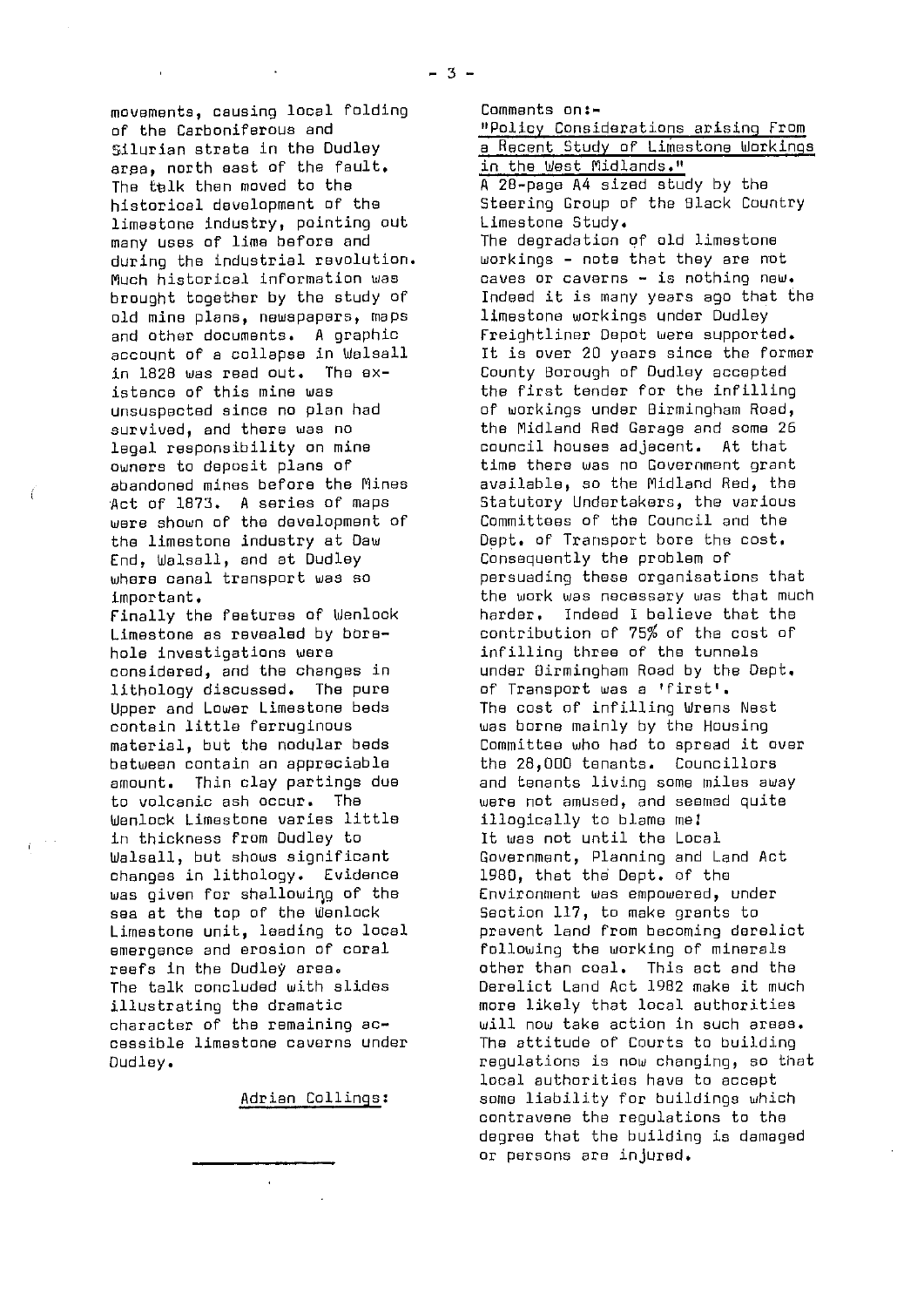In my opinion four courses of action are required by the Government:-

 $(a)$  revision of the Planning Acts to make it clear that old mine workings are a planning consideration requiring the applicant to satisfy the local planning authority as to site stability.

(b) revision of the Building Regulation 03 similarly, with regard to safety of buildings, (c) Provision of an Act authorising local authorities to render safe workings under land in multiple ownership. (d) action to reimburse owners who suffer damage arising From subsidence from mineral workings made by operators who can no longer be traced. The civil liabilities of the landowners are very heavy. Indeed the local authorities of the Black Country and other landowners have been fortunate that no death or serious injury has occured since reorganisation in 1974. It is sad that about 1500,000 has had to be spent on the recent study in order to convince people that work has to be done. Much of the information in the study has been well known for a quarter of a century, and it would have been better if it had been possible to spend some money concurrently on infilling some of the more urgent areas. The Black Country local authorities are trying to spend £1 million on investigative and infilling works before the and of March 1984. A recent issue of "New Civil Engineer" - the weekly magazine of the Institution of Civil Engineers states that the Government is allocating £2 million for treatment works in the year beginning April 1st, 1984. The public will need to bear in mind that all the old workings in the area are unlikely to have been discovered. A significant

sum could usefully be spent to monitor the condition of workings, both to establish the priority of infilling works and to indicate those for which infilling could be delayed or omitted. If one considers that the evils of continuous urban sprawl such as Manchester and Glasgow are to be avoided, then it is necessary to consider limestone workings in relation to the conurbation as a whole. In our part of the country the main planning problems are to avoid building on every piece of vacant land, and to secure the reclamation of all land so that it<br>is safe for appropriate use. This is safe for appropriate use. will require strong minded men without vested interests.

17.1.84. D. S. Warren;

### Committee Dates :

All Mondays at the Park Inn, Sedgley, 8 p.m.

April 30th (note change). July 9th. Sept. 10th. Nov. 19th.

### Guided Walks Programme 1984 :

All guided walks are on Sundays at 3 p.m.

### Doulton's Claypit:

| June        | 3rd. |
|-------------|------|
| July        | 8th. |
| August 5th. |      |

Meet at the car park of 5altwells public house, off 5altwells Road, Mushroom Green, Briarly Hill. Grid Ref. 50 934869.

### Uirens Nest :

June 17th. July 15th.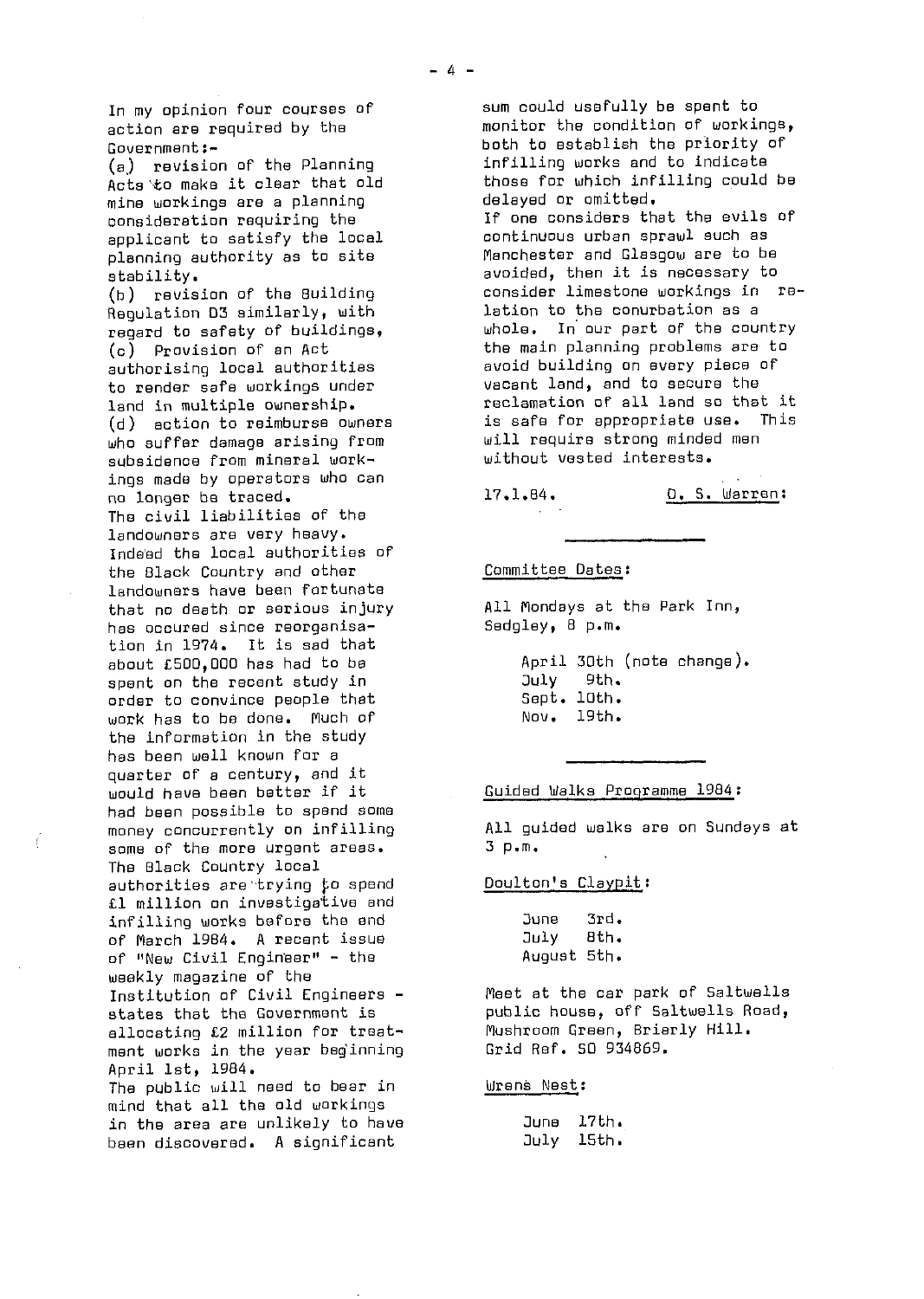Meet at the car park of the King Arthur public house, corner of Priory Road and Birmingham New Road (A4123) Grid Ref. 60 943922.

### Lickey Hills:

Sept. 2nd.

Meet at the car park of Lickey Hills Municipal Golf Course, Old Birmingham Road. Grid Ref. 50 996759.

# Ninth Annual General Meeting . Feb. 20th, 1904.

The meeting began with the Treasurer's report, giving the news that for the first time the Society had made a loss. This was £142 mainly due to a loss in subscriptions, and a loss from the guided walks because of the lack of publicity about them. There is still £280 in stock, and hope for income from guided walks this year when we will do our own publicity, so the position is not serious, but we would like to produce another Journal. Various possibilities for savings were suggested, but there was a strong feeling that this was a temporary problem. The Chairman's report was circulated, proposed and accepted. Methods of retaining membership and increasing advertising were discussed. It was felt that there were no problems of variety with the programme, but that more social events might we welcomed. School subscriptions were down, and this was probably due to their own economies. All officers were willing to stand for re-election except the Treasurer who was retiring,

and the others were all re-elected. Anne Harrison returned to an active role in the Society by being elected as Treasurer. Ray Prigg became the new Conservation Secretary. It was resolved that Steve Hughes be co-opted onto the committe at the next meeting. The meeting ended with a film on glaciation. Since the A.G.M. there have been new members and a renewal of old members. This is most encouraging, and the committee are already undertaking more publicity work.

Sheila Pitts :

### Welcome to new Members :

M. & J. Drilling Services Ltd., Dudley (M. D. Woods). Peter Smith, Oldbury. Paul Banks, Balsall Heath. Steven Miller, Bournville.

# Geological Courses and Holidays :

University of Manchester, Dept. of Extramural Studies. Geology of the Lake District. Leader, Dr. Paul Selden. Sept.7/9th. £30. Details from Lynn Palethorpe, Extramural Dept., The University, Manchester M13 9PL.

University of London, Dept of Extramural Studies, 26 Russell Sq., London WC1B 5DQ. Apply Michael Bamlett, Staff Lecturer in. Geology.

April 28th-May 5th. Arran: Tuition £15, Board and local Transport, £125.

May 25th-27th. Castleton: Derbyshire.  $£8$  and  $£40.$ 

June 21-24th. Dartmoor: Tuition £10. Transport £15.

July 5-8th. St. David's: Tuition £10. Hotel £23 night.